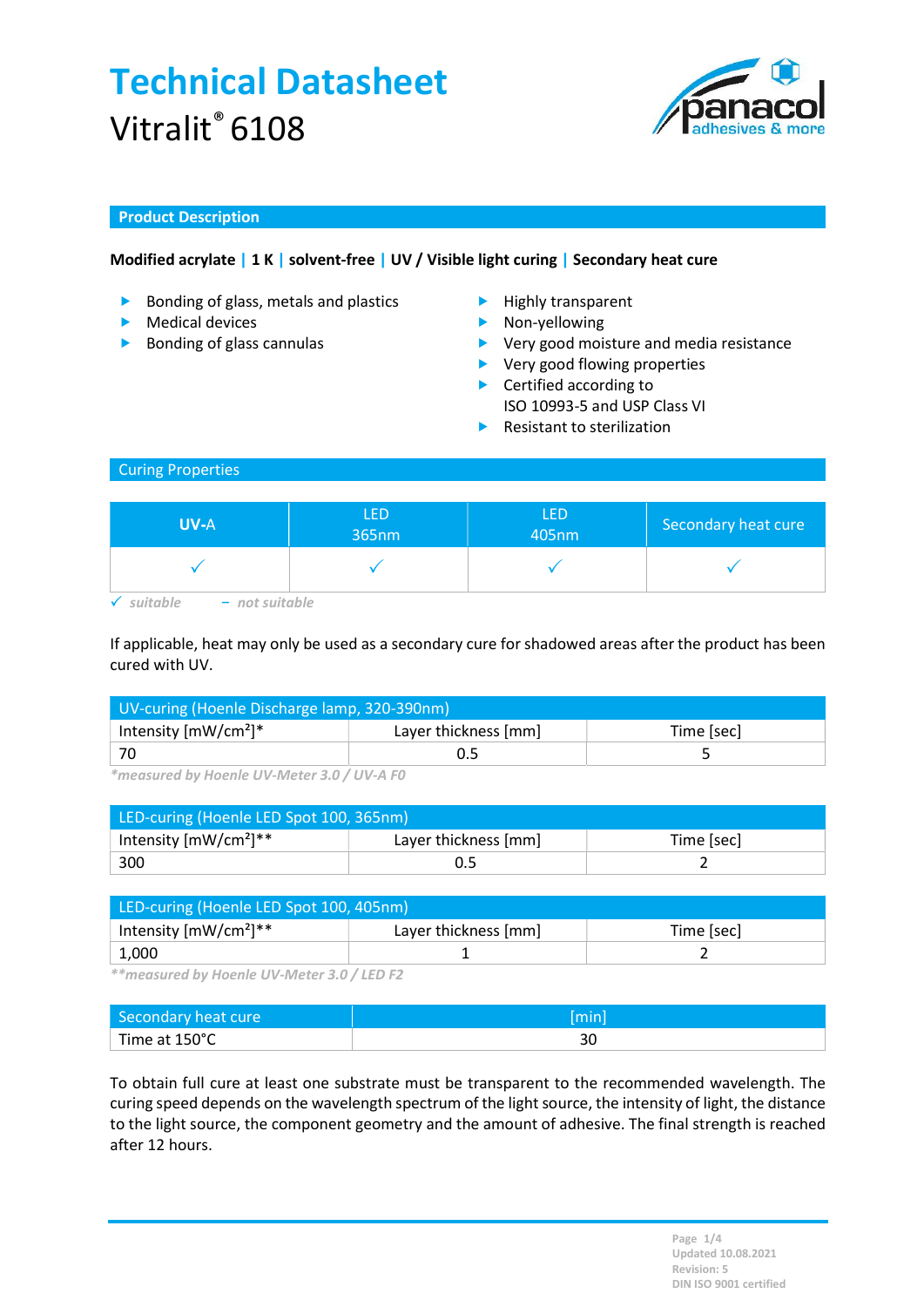

| <b>Technical Data</b>                                                 |                 |
|-----------------------------------------------------------------------|-----------------|
| Resin                                                                 | Acrylate        |
| Appearance                                                            | Transparent     |
|                                                                       |                 |
| <b>Uncured Material</b>                                               |                 |
| Viscosity [mPas] (Brookfield LVT, 25 °C, Sp. 3/30 rpm)<br>PE-Norm 001 | $600 - 900$     |
| Density [g/cm <sup>3</sup> ]                                          |                 |
| PE-Norm 004                                                           | $1.0 - 1.2$     |
| Flash point [°C]                                                      | >100            |
| PE-Norm 050                                                           |                 |
| Refractive index [nD20]<br>PE-Norm 023                                | $1.47 - 1.48$   |
| Working life [days]                                                   |                 |
| @ room temperature                                                    | 7               |
|                                                                       |                 |
| <b>Cured Material</b><br>Hardness shore D                             |                 |
| PE-Norm 006                                                           | $70 - 85$       |
|                                                                       |                 |
| Temperature resistance [°C]                                           | $-40 - 140$     |
| Shrinkage [%]                                                         | $3$             |
| PE-Norm 031                                                           |                 |
| Water absorption [%]<br>PE-Norm 016                                   | $<$ 1           |
|                                                                       |                 |
| Glass transition temperature - DSC [°C]                               | $45 - 70$       |
| PE-Norm 009<br>Coefficient of thermal expansion [ppm/K] below Tg      |                 |
| PE-Norm 017                                                           | $40 - 80$       |
| Coefficient of thermal expansion [ppm/K] above Tg                     |                 |
| PE-Norm 017                                                           | $250 - 350$     |
| Young's modulus - Tensile test [MPa]                                  |                 |
| 60mW/cm <sup>2</sup> , 30sec, Fe spectrum                             | $1,300 - 1,800$ |
| PE-Norm 056                                                           |                 |
| Tensile strength [MPa]                                                |                 |
| 60mW/cm <sup>2</sup> , 30sec, Fe spectrum                             | $25 - 30$       |
| PE-Norm 014                                                           |                 |
| Elongation at break [%]                                               |                 |
| 60mW/cm <sup>2</sup> , 30sec, Fe spectrum<br>PE-Norm 014              | $3 - 5$         |
| Lab shear strength (glass/stainless steel) [MPa]                      |                 |
| 60mW/cm <sup>2</sup> , 30sec, Fe spectrum                             | $9 - 13$        |
| PE-Norm 013                                                           |                 |
| Lab shear strength (glass/Al) [MPa]                                   |                 |
| 60mW/cm <sup>2</sup> , 30sec, Fe spectrum                             | $11 - 17$       |
| PE-Norm 013                                                           |                 |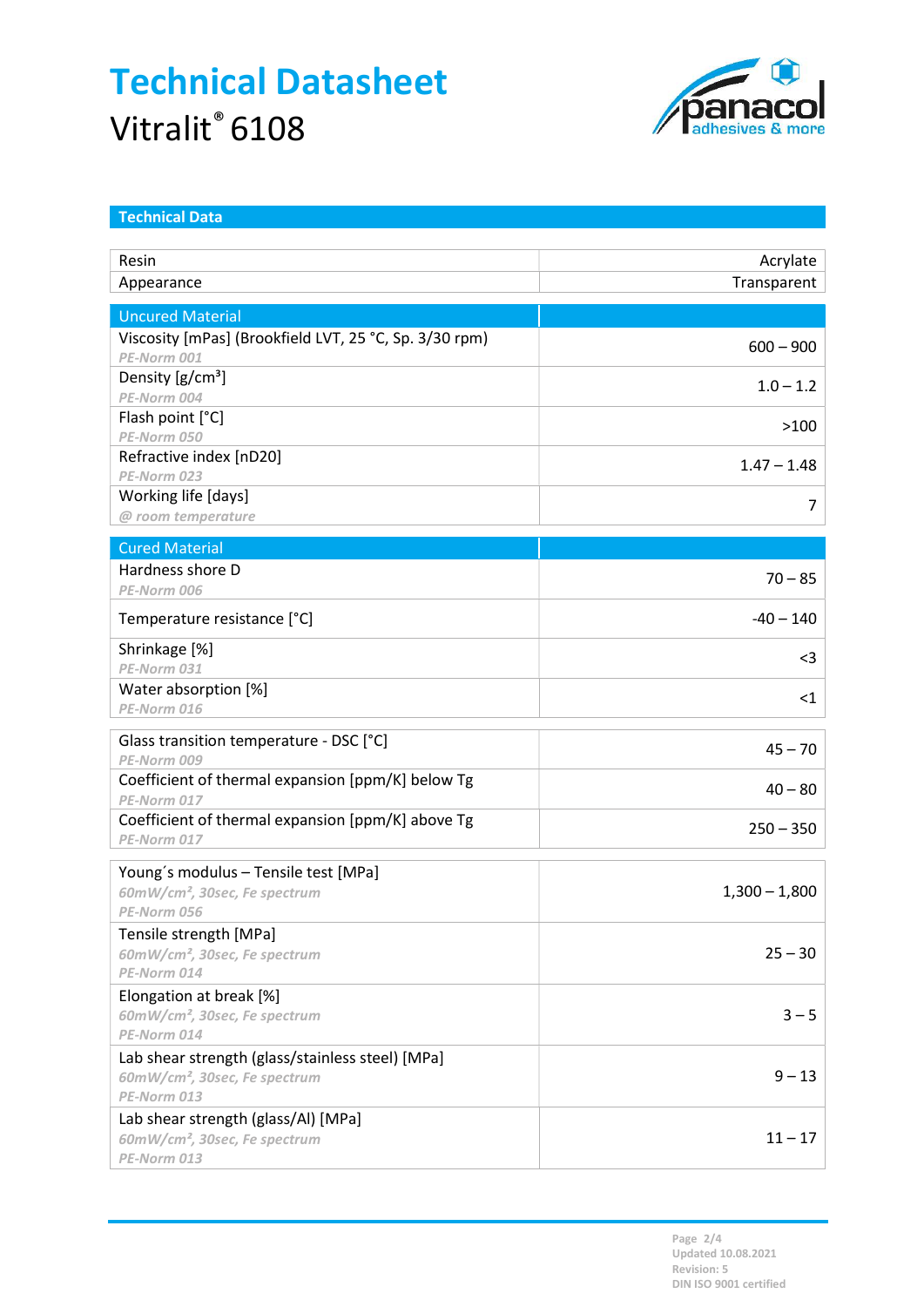

| Lab shear strength (glass/steel) [MPa]<br>$\frac{1}{2}$ 60mW/cm <sup>2</sup> , 30sec, Fe spectrum<br>PE-Norm 013 | $11 - 16$ |
|------------------------------------------------------------------------------------------------------------------|-----------|
|                                                                                                                  |           |
| $\tau$ . The state of $\tau$ is the state of $\tau$ is the state of $\tau$                                       |           |

#### Transport/Storage/Shelf Life

| Package type      | <b>Transport</b>                           | <b>Storage</b>                  | Shelf life*                  |
|-------------------|--------------------------------------------|---------------------------------|------------------------------|
| Syringe/Cartridge | At room temperature<br>max. $25^{\circ}$ C | $0^{\circ}$ C – 10 $^{\circ}$ C | At delivery<br>min. 6 months |
| Other packages    |                                            |                                 | max. 12 months               |

\*Store in original, unopened containers!

#### Instructions for use

#### Surface preparation

The surfaces to be bonded should be free of dust, oil, grease, mold release, or other contaminants in order to obtain an optimal and reproducible bond. For cleaning we recommend the cleaner IP® from Panacol, or a solution of Isopropyl Alcohol at 90% or higher concentration. Substrates with low surface energy (e.g. polyethylene, polypropylene) must be pretreated in order to achieve sufficient adhesion.

#### Application

Our products are supplied ready to use. Depending on the packaging, our adhesives may be dispensed by hand directly from the package, or they can be applied using dispensing systems and automation that is compatible with light-curable adhesive chemistry. Vitralit® adhesives can begin to cure slowly in daylight and with longer term exposure under indoor lighting. We therefore recommend that adhesive exposure to ambient light must be kept to a minimum. Fluid lines and dispense tips must be 100% light blocking. For assistance with dispensing options, please contact our Application Engineering department. Adhesive and substrate should not be cold for proper bonding. They must be allowed to warm to room temperature prior to processing. After dispensing the adhesive, bonding of the parts should be done promptly. It is recommended that curing stations be equipped with air exhaust systems to evacuate vapors and heat generated during the curing process. After curing, the adhesive must be allowed to cool to ambient temperature before testing the product's performance. For safety information refer to our Material Safety Data Sheet (MSDS).

#### Storage

This is light sensitive material. Containers must remain covered when not in use. Minimize exposure of uncured material to daylight, artificial light, and UV light during storage and handling. Store uncured product in its original, closed container in a dry location. Any material removed from the original container must not be returned to the container as it could be contaminated. Panacol cannot assume responsibility for products that were improperly stored, contaminated, or repackaged into other containers.